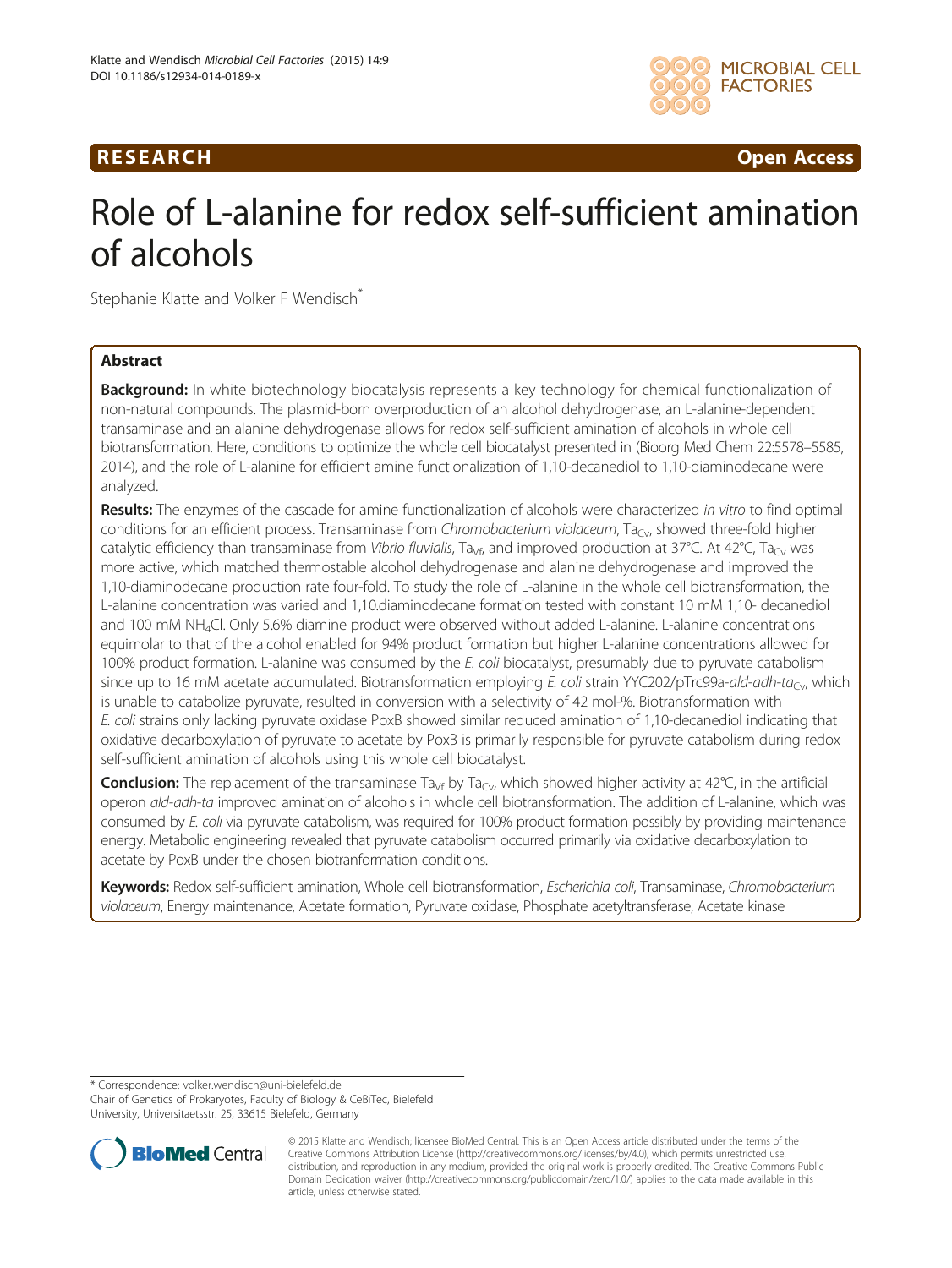#### Background

White biotechnology is the key technology for alternative and sustainable production of e.g. fine chemicals. Its application in biocatalysis is considered a branch of Green Chemistry which can replace or complement routes of chemical modification and functionalization. Enzymes catalyze reactions under mild conditions contrarily to chemical catalysts which often demands high pressure and temperature as well as toxic solvents. Among others, amine functionalization of chemical compounds is an important approach in biocatalysis to produce (poly)amines which are components of for example synthetics and coatings. This can be performed by amino acid dehydrogenases catalyzing NADH-dependent reductive amination of oxo-acids with ammonium or by transaminases transferring an amino group from a donor amine to a carbonyl compound. The cofactor pyridoxal-phosphate is covalently bound to the catalytic center of ω-transaminases to transfer the amino group to the acceptor molecule [[1,2](#page-9-0)].

Generally, in biocatalysis the use of a transaminase instead of an amino-acid dehydrogenase offers the access to a wider range of substrates since amino-acid dehydrogenases accept a restricted spectrum of α-keto acids. Coupling of both types of enzymes enables amine functionalization of a wider range of carbonyl compounds from ammonium in a redox dependent manner. Therefore, redox cofactor recycling is important to reduce the process costs. Cofactor recycling by cascading with, for example, glucose dehydrogenase or formate dehydrogenase or for whole cell biocatalysts with cellular glucose catabolism have been developed [\[3,4](#page-9-0)]. A three enzyme cascade for recycling redox cofactor and amino group donor has been demonstrated in cell free biocatalysis using an alanine dehydrogenase coupled with a L-alanine-dependent transaminase and an alcohol dehydrogenase [\[5](#page-9-0)]. The initial alcohol oxidation by an alcohol dehydrogenase yields NADH and the aldehyde which is converted to the amine by L-alanine-dependent transamination (Figure [1](#page-2-0)A). Alanine dehydrogenase recycles L-alanine using ammonium and NADH releasing  $NAD<sup>+</sup>$  as redox cofactor for the alcohol dehydrogenase. Recently, this concept of redox selfsufficient amination of alcohols (Figure [1A](#page-2-0)) was realized in a whole cell process with *Escherichia coli* by plasmidborn overproduction of the alcohol dehydrogenase of Bacillus stearothermophilus, the transaminase of Vibrio fluvialis and the alanine dehydrogenase of Bacillus subtilis [[6\]](#page-9-0). Advantageously, the whole cell process only required alcohol, L-alanine and ammonium but neither NAD nor PLP. In principle, L-alanine addition is not required in the three-enzyme-cascade and amination of alcohols to amines should be possible with an ammonium salt. However, whole cells require energy to maintain viability as well as for transport processes e.g. substrate uptake and product export as well as protein synthesis under starvation or

other stress conditions. Since non-growing cells are typically used for whole cell biotransformation, the nongrowth-associated maintenance coefficient reflects the cell's requirement to catabolize an energy substrate such as glucose to keep the cell's viability and functionality. Therefore, the role of L-alanine in the whole cell biotransformation of alcohols to amines was analysed and conditions for optimizing the whole cell biocatalyst towards improved amino functionalization of alcohols were tested.

#### Results

# Construction of the whole cell biocatalyst W3110/ pTrc99A-ald-adh-ta<sub>Cv</sub> and its comparison to W3110/ pTrc99A-ald-adh-ta<sub>Vf</sub> in vitro and in vivo

The whole cell biocatalyst W3110/pTrc99A-ald-adh-ta<sub>Vf</sub> was previously shown to enable redox self-sufficient amination of a variety of alcohols [[6](#page-9-0)] and involved thermo-sensitive transaminase from Vibrio fluvialis. Due to the thermostable alcohol dehydrogenase of B. stearothermophilus an increased reaction temperature for redox self-sufficient amination was considered to improve the production rate. Therefore, the gene for the transaminase of *V. fluvialis* was replaced by the gene for the transaminase of C. violaceum in the IPTG-inducible vector pTrc99Aald-adh-ta<sub>Vf</sub>. The vector was used to transform E. coli W3110 to yield the whole cell biocatalyst W3110/pTrc99A $ald-adh-ta<sub>Cv</sub>$ . Enzyme activity assays of the newly constructed whole cell biocatalyst revealed that all three genes were functionally expressed. The crude extracts displayed enzyme activities of  $9.8 \pm 1.1$  and  $0.55 \pm 0.03$  U/mg for the alanine dehydrogenase and the alcohol dehydrogenase, respectively, which was similar to the activities in W3110/pTrc99a-ald-adh-ta<sub>Vf</sub> [[6](#page-9-0)]. However, with (S)-(−) $\alpha$ -methylbenzylamine as substrate, the specific activities of transaminase Ta<sub>Cv</sub> of 0.62  $\pm$ 0.01 in W3110/pTrc99a-ald-adh-ta<sub>Cy</sub> were two-fold higher than that of Ta<sub>Vf</sub> in W3110/pTrc99a-ald-adh-ta<sub>Vf</sub>.

The catalytic efficiencies of both transaminases were estimated with L-alanine as donor substrate and hexanal as acceptor substrate. Therefore, crude extracts of W3110/ pTrc99a-ta<sub>Vf</sub> and W3110/pTrc99a-ta<sub>Cv</sub> were assayed in a 50 mM potassium-phosphate buffer pH 7.4 with constant hexanal and varying L-alanine concentrations at 37°C. The L-alanine-dependent transamination of hexanal to hexylamine could be detected for both transaminases and  $K<sub>m</sub>$ and  $V_{\text{max}}$ -values for Ta<sub>Vf</sub> were 20 mM L-alanine and 0.3 U/mg, respectively, and 35 mM L-alanine and 2 U/mg, re-spectively, for Ta<sub>Cv</sub> (Table [1](#page-2-0)). The catalytic efficiency reflected by the  $V_{\text{max}}/K_{\text{m}}$ -value was 3-fold higher for Ta<sub>Cv</sub> than for Ta<sub>Vf</sub> (0.06 compared to 0.02 U mg<sup>-1</sup> mM<sup>-1</sup>).

To compare the whole cell biocatalysts W3110/pTrc99A*ald-adh-ta*<sub>Cy</sub> and W3110/pTrc99A-*ald-adh-ta*<sub>Vf</sub> for the redox-self-sufficient amination of alcohols conversion of the diol 1,10-decanediol was tested. The addition of 1,10-decanediol, 100 mM L-alanine and 100 mM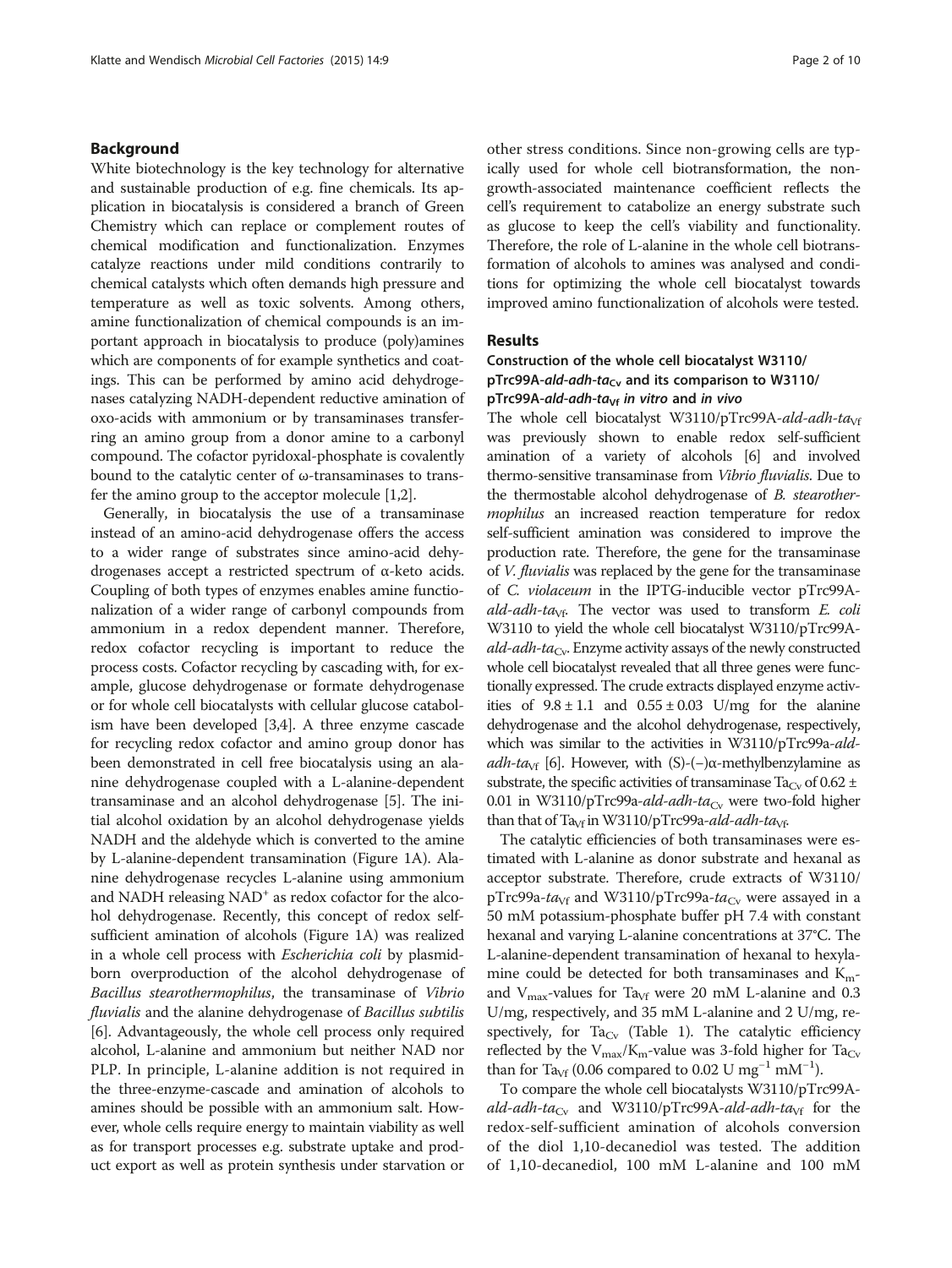<span id="page-2-0"></span>

NH4Cl resulted in 100% product formation employing the newly derived catalyst W3110/pTrc99a-ald-adh-ta<sub>Cv</sub> (Table [2](#page-3-0)) as well as employing the previously designed W3110/pTrc99a-ald-adh-ta<sub>Vf</sub> [\[6](#page-9-0)]. When the L-alanine concentration was reduced to 50 mM or 20 mM, production of 1,10-diaminodecane using W3110/pTrc99a-aldadh-ta<sub>Cv</sub> and W3110/pTrc99a-ald-adh-ta<sub>Vf</sub> was reduced to 84% and 86%, respectively, and 73% and 50%, respectively (Table [2](#page-3-0)). HPLC analysis revealed that both strains consumed between 16 and 30 mM L-alanine (Table [2](#page-3-0)). Taken together, the newly constructed biocatalyst W3110/

Table 1 In vitro estimation of the catalytic efficiencies of transaminases Ta<sub>Vf</sub> and Ta<sub>Cv</sub> with L-alanine and hexanal as substrates

| Origin of the<br>transaminase | $Km$ for L-alanine [mM] | $V_{\text{max}}$ [U/mg] | $V_{\rm max}/K_{\rm m}$ |
|-------------------------------|-------------------------|-------------------------|-------------------------|
| V. fluvialis                  | $20.00 + 1.10$          | $0.30 + 0.01$           | 0.02                    |
| C. violaceum                  | $35.00 + 2.20$          | $2.00 + 0.07$           | 0.06                    |

 $pTrc99a-add-adh-ta<sub>Cv</sub>$  showed higher activity and catalytic efficiency with respect to the transaminase and higher selectivity at 37°C and with low L-alanine concentrations.

# Influence of the reaction temperature on amination of 1,10-decanediol to 1,10-diaminodecane by W3110/ pTrc99a-ald-adh-ta<sub>Vf</sub> and W3110/pTrc99a-ald-adh-ta<sub>Cv</sub>

The three-enzyme-cascade contains thermostable alcohol dehydrogenase from the thermophilic *B. stearothermophilus*, but little is known about the activity of the alanine dehydrogenase from *B. subtilis* and the two transaminases of V. fluvialis and C. violaceum at higher temperatures. The activities of all enzymes were analyzed at varying temperatures in crude extracts of W3110/pTrc99a-adh, W3110/ pTrc99A-ald, W3110/pTrc99a-ta<sub>Vf</sub> as well as W3110/ pTrc99a-ta<sub>Cv</sub>. For the alanine dehydrogenase of *B. subtilis* and the alcohol dehydrogenase of B. stearothermophilus, enzyme activities increased with temperature ranging from 30°C to 60°C and 20 U/mg and 1.8 U/mg, respectively, with maxima at about 60°C (Figure [2\)](#page-3-0). The activity of the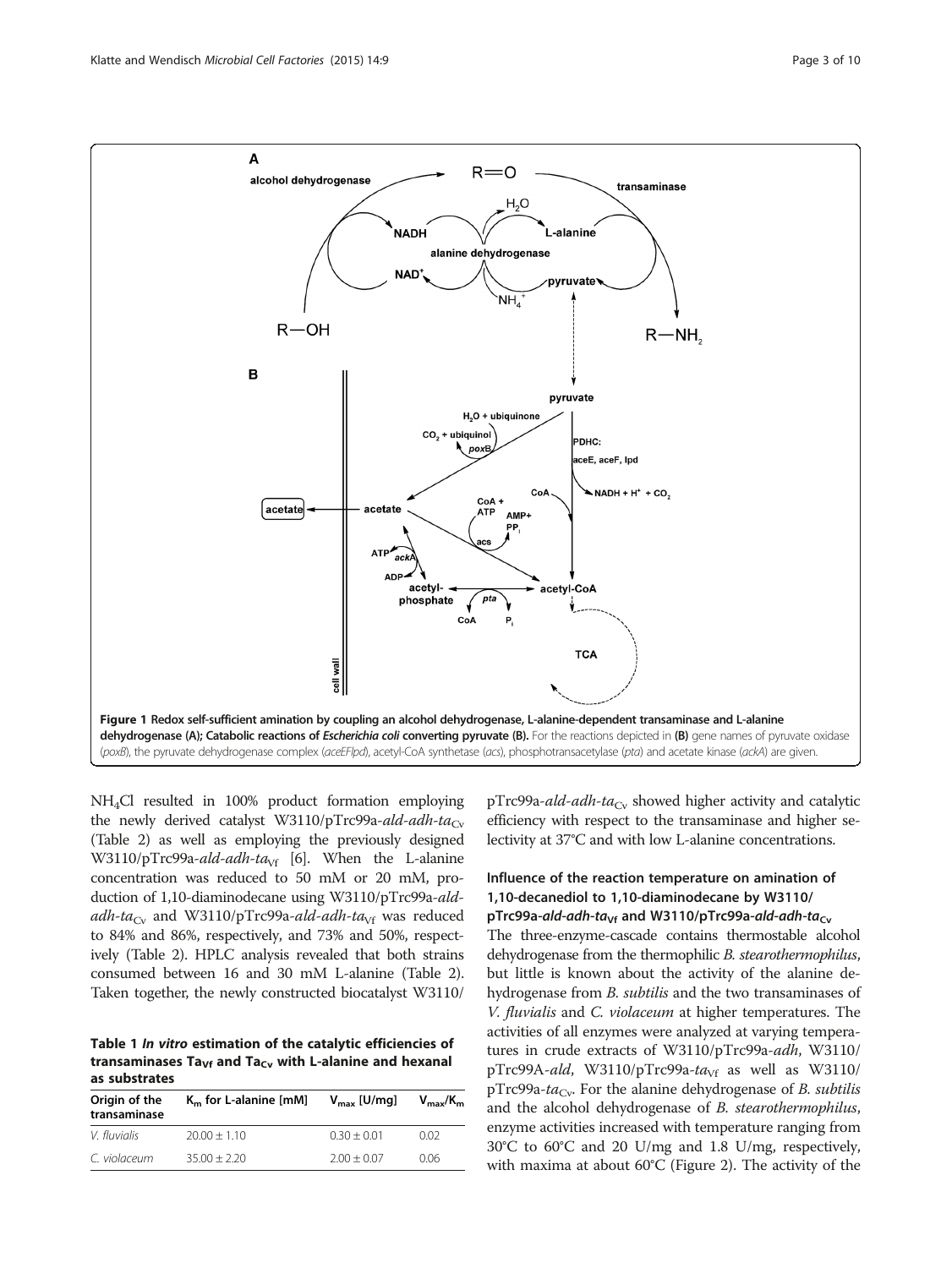| <b>Strain</b> | Biotransformation conditions Reaction temperature $[°C]$ Max. conversion $[%]$ Alanine consumption $[mM]$ |             |    |
|---------------|-----------------------------------------------------------------------------------------------------------|-------------|----|
|               | <b>W3110/pTrc99a-ald-adh-ta<sub>cy</sub></b> 100 mM alanine, 100 mM NH <sub>4</sub> Cl 37                 | $100_{12h}$ | 30 |
|               | 50 mM alanine, 100 mM $NH_4Cl$                                                                            | $84_{12h}$  | 30 |
|               | 20 mM alanine, 100 mM NH <sub>4</sub> Cl                                                                  | $86_{8h}$   | 16 |
|               | <b>W3110/pTrc99a-ald-adh-ta<sub>vf</sub></b> 100 mM alanine, 100 mM NH <sub>4</sub> Cl 37                 | $100_{24h}$ | 30 |
|               | 50 mM alanine, 100 mM NH <sub>4</sub> Cl                                                                  | $73_{12h}$  | 26 |
|               | 20 mM alanine, 100 mM NH <sub>4</sub> Cl                                                                  | $50_{12h}$  | 18 |

<span id="page-3-0"></span>Table 2 Comparison of the redox self-sufficent amination of 1,10-decanediol by W3110/pTrc99a-ald-adh-ta<sub>Vf</sub> and W3110/pTrc99a-ald-adh-ta<sub>Cv</sub> with varying L-alanine concentrations

transaminase of *V. fluvialis* (Ta<sub>Vf</sub>) in the crude extract of W3110/pTrc99a-ta<sub>Vf</sub> dropped from 0.5 U/mg to 0.03 U/mg when the reaction temperature increased from 37°C to 42°C. The activity of transaminase of C. *violaceum* (Ta<sub>Cv</sub>) was also lower at 42°C (0.13 U/mg) than at 37°C (0.66



Figure 2 Enzyme activity of the alanine dehydrogenase, alcohol dehydrogenase (A) and the transaminases of Vibrio fluvialis and Chromobacterium violaceum (B) measured in the crude extract of W3110/pTrc99a-ald, W3110/pTrc99a-adh, W3110/pTrc99a-ta<sub>Vf</sub> and W3110/pTrc99a-ta<sub>Cv</sub>, respectively, at different reaction temperatures.

U/mg), but its activity at 42°C was four-fold higher than that of Ta<sub>Vf</sub> at  $42^{\circ}$ C (Figure 2).

To assay the influence of the reaction temperature on the amination cascade, whole cell biotransformations with W3110/pTrc99a-ald-adh-ta<sub>Vf</sub> and W3110/pTrc99a-aldadh-ta<sub>Cv</sub> were performed at 37°C, 40°C and 42°C being suitable temperatures for the host E. coli. 1,10-decanediol was chosen as a substrate since it was among the best substrates of this cascade [[5,7](#page-9-0)] and, moreover, the use of this dialcohol allows for monitoring 1-amino-10 decanol, an intermediate of diamine formation. The diamine production of both strains was compared in a resting buffer system using 1,10-decanediol as substrate, 100 mM L-alanine and 100 mM NH<sub>4</sub>Cl. In vivo amination of 1,10-decanediol performed by the two whole cell biocatalysts reached 100 mol-% selectivity after 24 hours at 37°C and production rates of about 0.06 g/g\*h (0.35 mmole/g\*h) were calculated (Figure [3\)](#page-4-0). Furthermore, the increase of the reaction temperature from 37°C to 40°C and 42°C improved the production rates to 0.15 g/g\*h (0.87 mmole/g\*h) and 0.2 g/g\*h (1.16 mmole/g\*h), respectively, when the newly constructed W3110/pTrc99a-ald-adh-ta<sub>Cv</sub> was employed. Contrarily, with W3110/pTrc99a-ald-adh $ta<sub>VF</sub>$  substrate conversion to 1,10-diaminodecane (74% and 56%, respectively) and production rates  $(0.04 \text{ g/g}^*h)$  and 0.03  $g/g^*h$ , respectively) were lower at 40°C and 42°C, respectively, as compared to 37°C (Figure [3\)](#page-4-0). Thus, under the chosen conditions W3110/pTrc99a-ald-adh-ta<sub>Cv</sub> was superior to W3110/pTrc99a-ald-adh-ta<sub>Vf</sub> at an elevated temperature.

# The role of L-alanine for the redox self-sufficient amination of alcohols in a whole cell process

L-alanine was a component of the hitherto described redox self-sufficient amination of alcohols with cascaded enzymes or as whole cell biotransformation [\[5,6](#page-9-0)] as well as in the experiments described above to serve as amino group donor in L-alanine-dependent transamination. However, conceptually redox self-sufficient amination of alcohols does not require the addition of L-alanine, but may proceed from ammonium only (Figure [1](#page-2-0)A). Thus, in order to find out if external addition of L-alanine is necessary to drive amination of 1,10-decanediol via this cascade,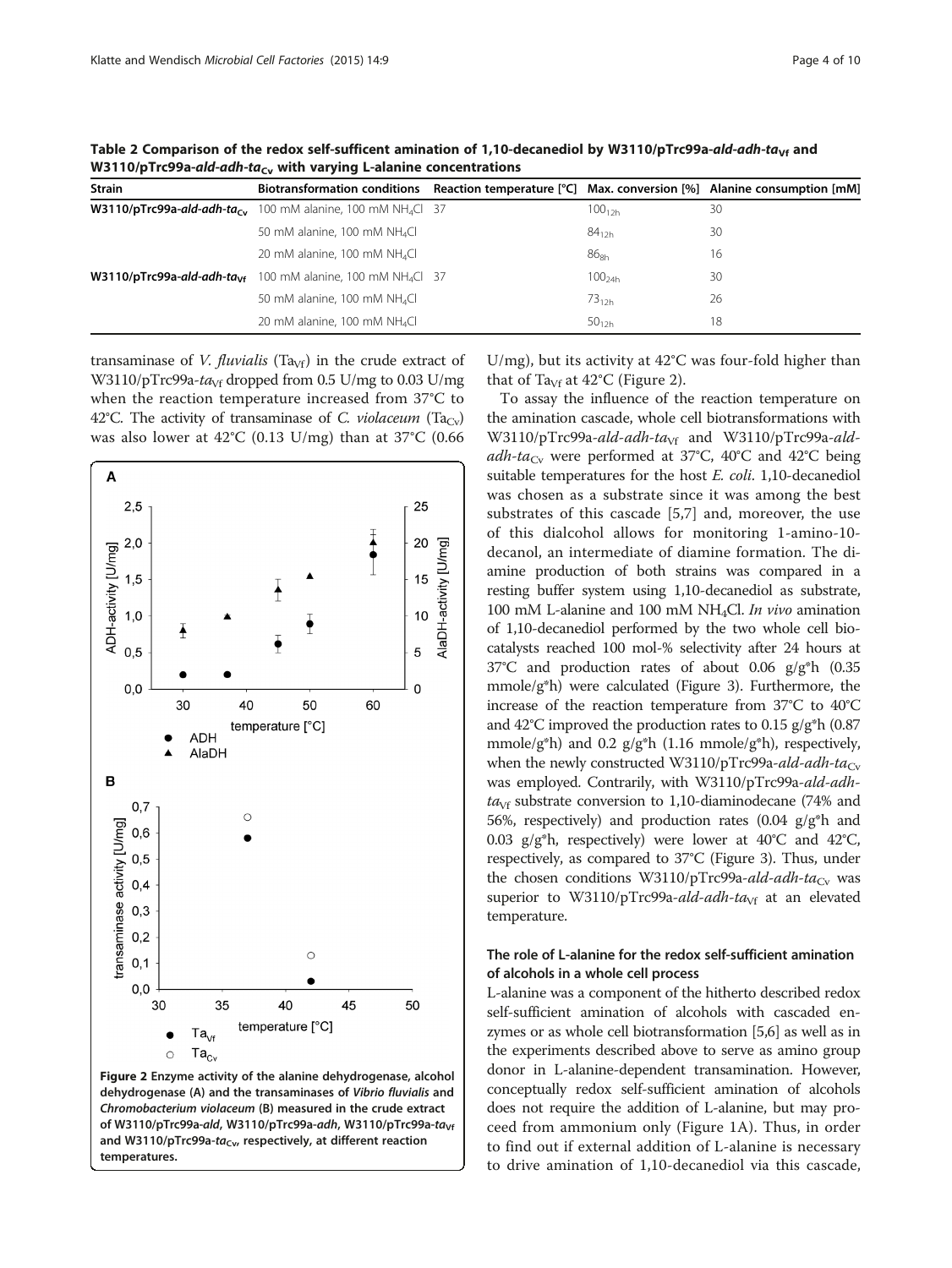<span id="page-4-0"></span>

varying L-alanine concentrations were assayed using biocatalyst W3110/pTrc99a-ald-adh-ta<sub>Cv</sub> at 42<sup>°</sup>C with a constant concentration of 100 mM  $NH<sub>4</sub>Cl$ . At reduced L-alanine concentrations of 50 mM and 20 mM complete conversion of 1,10-decanediol to 1,10-diaminodecane was observed after 6 hours. With 10 mM and 5 mM L-alanine selectivity was almost complete (94% and 93%, respectively), whereas only 5.6% conversion of 1,10-decanediol to 1,10-diaminodecane was observed without adding L-alanine (Table 3). Thus, L-alanine has to be present for efficient amination of alcohols using biocatalyst W3110/pTrc99a-ald-adh-ta<sub>Cv</sub>.

L-alanine added was utilized completely (at 5 and 10 mM) or partially (at 20 and 50 mM) during the whole cell biotransformation approach. Under certain conditions, acetate accumulated as by-product. When L-alanine was present at the same or lower concentrations as the substrate 1,10-decanediol, acetate accumulation was not observed, however, at higher L-alanine excess increasing

| Table 3 Whole cell biotransformation with W3110/pTrc99a-          |
|-------------------------------------------------------------------|
| ald-adh-ta $_{\rm cv}$ at 42°C with 100 mM NH $_4$ Cl and various |
| <b>L-alanine concentrations</b>                                   |

| <b>Biotransformation conditions</b> |                             | Conversion<br>[%] | L-alanine<br>consumption | Acetate<br>production |
|-------------------------------------|-----------------------------|-------------------|--------------------------|-----------------------|
| 1,10-decanediol L-alanine           |                             |                   | [ <b>mM</b> ]            | [ <b>mM</b> ]         |
| $10 \text{ mM}$                     | 50 mM                       | 100 <sub>6h</sub> | 23                       | 16                    |
| $10 \text{ mM}$                     | $20 \text{ mM}$             | 100 <sub>6h</sub> | 13                       | 3                     |
| $10 \text{ mM}$                     | $10 \text{ mM}$             | $94_{12h}$        | 10                       | 0                     |
| $10 \text{ mM}$                     | $5 \text{ mM}$              | $93_{12h}$        | 5                        | 0                     |
| $10 \text{ mM}$                     | $0 \text{ mM}$              | 5.6 <sub>8h</sub> | 0                        | $\Omega$              |
| $0 \text{ mM}$                      | 20 mM                       | $0_{12h}$         | 20                       | $\mathfrak{D}$        |
| $10 \text{ mM}$                     | $0$ mM $+20$ mM<br>pyruvate | 70 <sub>4h</sub>  | 7                        | 7                     |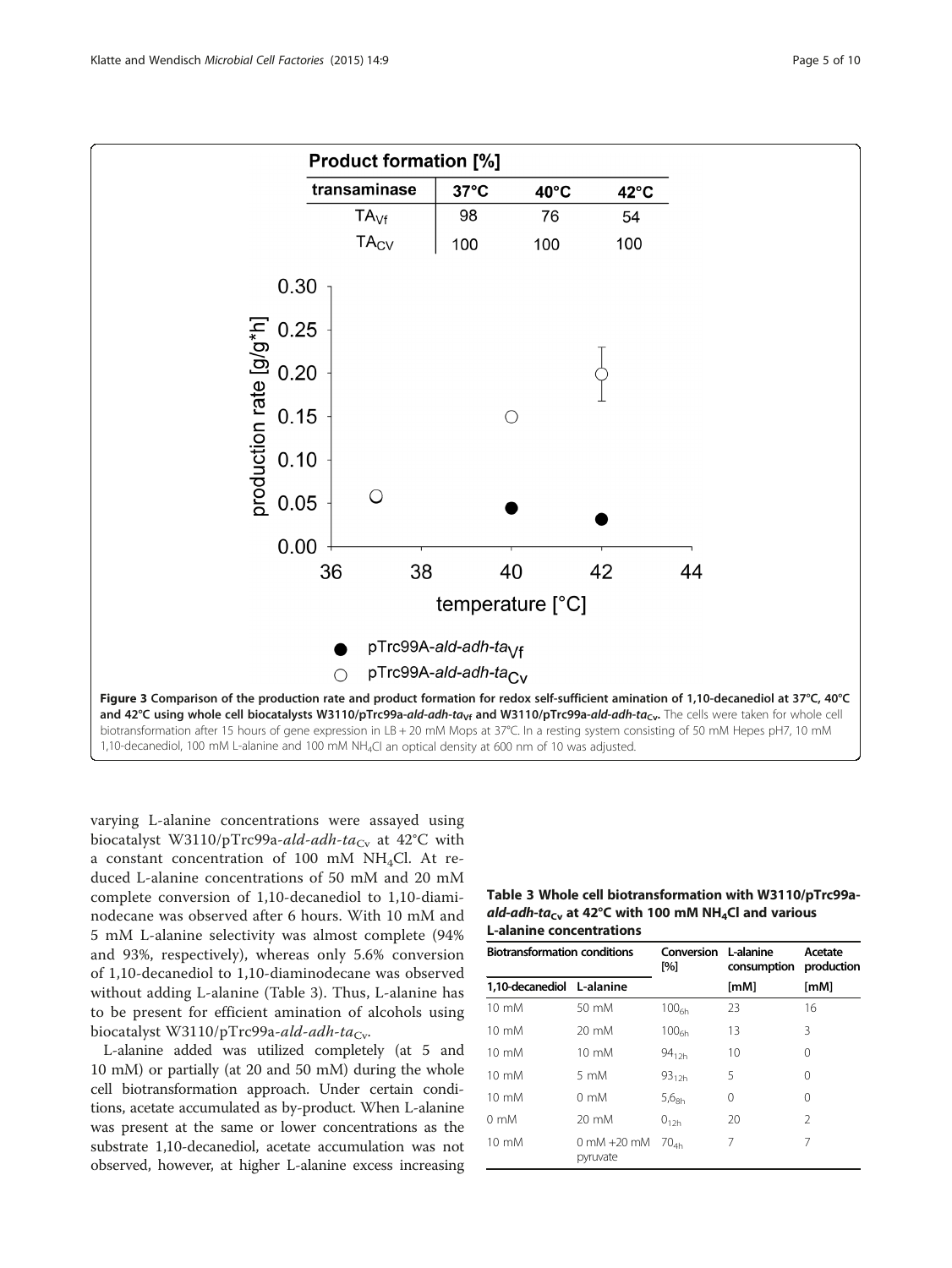acetate concentrations could be observed (Table [3](#page-4-0)). Lalanine (20 mM) was catabolized entirely in the absence of the substrate 1,10-decanediol. Pyruvate only partially replaced L-alanine since only 70% product formation were detected with 20 mM pyruvate. Taken together, these results indicate L-alanine consumption and acetate formation by the host's central carbon metabolism.

To test if L-alanine consumption is important for the redox self-sufficient amination of alcohols with this whole cell biocatalyst or a dispensable side reaction, the host's pyruvate catabolism was blocked at various positions. E. coli YYC202 cannot catabolize pyruvate (Figure [1](#page-2-0)) since it lacks the pyruvate dehydrogenase complex (deletion of aceEF), phosphoenyl pyruvate synthetase (mutation of pps), pyruvate formate lyase (pflB) and pyruvate oxidase (poxB) [[7](#page-9-0)]. Heterologous overexpression of ald, adh and  $ta_{Cv}$  in E. coli YYC202 led to 42% conversion of 1,10-decanediol to 1,10-diaminodecane as compared to 100 mol-% selectivity obtained with the reference strain MG1655/pTrc99a*ald-adh-ta*<sub>Cy</sub> (Figure 4). Since there are multiple metabolic blocks in E. coli YYC202, additional strains were analysed to identify which of the reactions blocked in E. coli YYC202 is most important for pyruvate catabolism. It is generally believed that pyruvate dehydrogenase complex (PDHC) is important under aerobic conditions and pyruvate formate lyase (PFL) under anoxic conditions while PoxB might be important during the transition between



exponential and stationary phase since under microaerobic conditions both PDHC and PFL function poorly [[8](#page-9-0)]. PoxB also contributes to aerobic growth especially at low grow rates [[9\]](#page-9-0). It is known that the pyruvate oxidase gene  $p(x)$ is induced in the stationary growth phase and this induction is dependent on the alternative sigma factor RpoS [[10](#page-9-0)]. Thus, PoxB might be relevant under the conditions of whole cell biotransformation that are characterized by slow growth and limited oxygen. Therefore,  $p(x)$  was deleted in E. coli W3110 (s. [Materials and method](#page-6-0)) and the resulting mutant was transformed with pTrc99aald-adh-ta<sub>Cy</sub>. The whole cell biocatalyst lacking only  $poxB$ , W3110 $\Delta poxB$ /pTrc99a-ald-adh-ta<sub>Cv</sub>, showed about two-fold reduced amination of 1-10-decanediol to 1,10 diaminodecane (Figure 4) indicating that PoxB is the most important enzyme for pyruvate catabolism under the chosen biotransformation conditions. Moreover, since E. coli strain differences have been observed to affect biotransformation [[11](#page-9-0)], which may be relevant even between the closely related strains W3110 and MG1655 used here [[12](#page-9-0)], the effect of the lack of PoxB was also analysed in a different strain background, namely BW25113. Indeed, E. coli BW25113/pTrc99a-ald-adh-ta<sub>Cv</sub> converted about three times more (56%) 1,10-decanediol to 1,10-diaminodecane than its poxB mutant (16%; Figure 4). Taken together, the addition of L-alanine and its catabolism via pyruvate and pyruvate oxidase PoxB is important for efficient amino functionalization of alcohols by the described whole cell biocatalysts.

#### **Discussion**

Redox self-sufficient amination of alcohols by whole cell biotransformation benefitted from replacing the transaminase from *V. fluvialis* used previously [\[6](#page-9-0)] by trans-aminase Ta<sub>Cy</sub> from C. violaceum [[13](#page-9-0)] since it showed higher activity at 42°C. Moreover, it showed higher catalytic efficiency with L-alanine as substrate (Table [1\)](#page-2-0). The low activities of transaminases at 42°C appeared to be limiting the efficiency of the whole cell biocatalyst since alcohol dehydrogenase of B. stearothermophilus and Lalanine dehydrogenase are rather thermostable (Figure [2](#page-3-0)) [[14,15\]](#page-9-0). Indeed, Ta<sub>Cv</sub>, which showed higher activity at 42°C than Ta<sub>Vf</sub>, allowed for efficient conversion of 1,10decanediol to 1,10-diaminodecane at 42°C. Shifting the biotransformation temperature from 37°C to 42°C led to about three-fold faster conversion employing W3110/ pTrc99a-ald-adh-ta<sub>Cv</sub> (Figure [3\)](#page-4-0). Since at 37°C both W3110/pTrc99a-ald-adh-ta<sub>Cv</sub> and W3110/pTrc99a-ald $adh-ta<sub>Vf</sub>$  showed comparable production rates, the lower catalytic efficiency of  $Ta<sub>Vf</sub>$  did not limit product formation under these conditions.

Addition of L-alanine was required for full and fast conversion of 1,10-decanediol to 1,10-diaminodecane using the whole cell biocatalyst for alcohol amination. The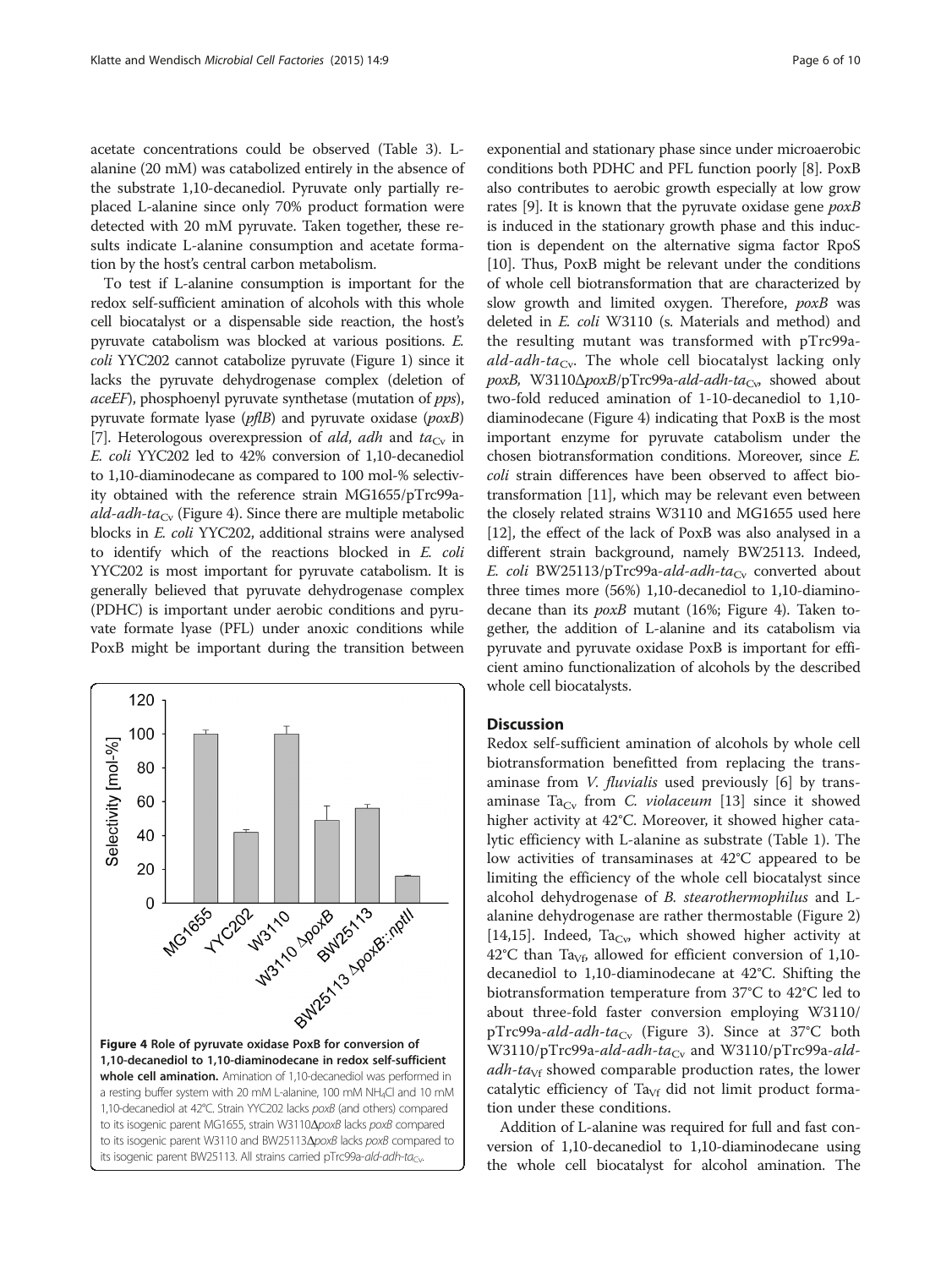<span id="page-6-0"></span>consumption of L-alanine over time suggested insufficient L-alanine recycling and loss of pyruvate via the cellular catabolism (Figure [1](#page-2-0)B; Table [3](#page-4-0)). This was less pronounced at higher 42°C possibly because under these conditions activities of both L-alanine dehydrogenase and alcohol dehydrogenase were increased allowing for more efficient redox cofactor recycling.

L-alanine served two functions in the biotransformation: As substrate in the transaminase reaction and to provide energy and reduction equivalents to the whole cell biocatalyst by catabolism of pyruvate, the co-product of L-alanine-dependent transamination (Figure [1\)](#page-2-0). Under the non-growth conditions of whole cell biotransformation up to 20 mM of alanine were consumed (Table [3](#page-4-0)) with a rate of about 0.04  $g/g*h$ , which is in the same order of magnitude as non-growth maintenance energy (0.055 to 0.07 g of glucose/g\*h). Pyruvate addition only partially replaced L-alanine addition since product formation in the presence of 20 mM pyruvate was incomplete (70%; Table [3](#page-4-0)). In part, L-alanine was catabolized to acetate. If pyruvate is oxidatively decarboxylated to acetate by pyruvate oxidase PoxB, a reduction equivalent (ubiquinol) is formed which may be used (indirectly) for reductive amination by Lalanine dehydrogenase in the cascade. E. coli is known to produce acetate as overflow metabolite even under fully aerobic conditions, e.g. with excess glucose [\[16](#page-9-0)] when 10% - 30% of carbon flux is directed to acetate formation [[17](#page-9-0)]. Acetate may be formed under aerobic growth conditions by the combined activities of pyruvate dehydrogenase complex PDHC, phosphotransacetylase Pta and acetate kinase AckA (Figure [1](#page-2-0)B). Besides the reduction equivalent NADH, this pathway yields ATP. A third pathway may be active as a mutant devoid of poxB, pta and ackA still produced acetate [[18](#page-9-0)]. Fast catabolism of glucose to acetate followed by its reuse via acetyl-CoA synthetase (Figure [1B](#page-2-0)) may be advantageous in comparison to other microorganisms present in its natural habitat that slowly convert the limiting carbon source glucose [\[9\]](#page-9-0). In the absence of pyruvate oxidase PoxB conversion of 1,10-decanediol to 1,10 diaminodecane was reduced in about the same way as when PoxB and all other known enzymes for pyruvate degradation were missing, thus, indicating that PoxB is the major enzyme for pyruvate degradation under the chosen biotransformation conditions. In the biotransformation described here, the whole cell biocatalysts were harvested in the stationary phase when PoxB dominates.

#### Conclusions

The newly derived whole cell biocatalyst W3110/pTrc99a*ald-adh-ta*<sub>Cy</sub> allowed for the improvement of redox selfsufficient amination of alcohols displayed by an increase in production rate. This was achieved by replacing the transaminase of V. fluvialis by the transaminase of C.

violaceum, which showed higher activity at 42°C. The whole cell biocatalyst for redox self-sufficient amination of alcohols required L-alanine in concentrations equimolar to the dialcohol substrate for complete conversion to the diamine. L-alanine catabolism occurred primarily via pyruvate oxidase PoxB under the biotranformation conditions.

### Materials and method

#### Bacterial strains, plasmids and oligonucleotides

The E. coli strains, plasmids and oligonucleotides used in this study are listed in Table [4](#page-7-0).

Competent cells and vector cloning was performed according to standard DNA work procedure [[21](#page-9-0)]. In this study two different cloning strategies for E. coli expression vectors based on IPTG-inducible pTrc99a were used. Firstly, cut sites were used for inserting a gene into a vector. Therefore, PCR-derived gene product ta of Chromobacterium violaceum [GI: 34105712;  $codon-optimized$   $(ta_{Cv}$  KpnIRBS\_for;  $ta_{Cv}$  BamHI\_rev) amplified by KOD Hot Start Polymerase Kit (Novagen) was cut with KpnI and BamHI and used for ligation with also KpnI and BamHI treated pTrc99A to generate pTrc99a-ta<sub>Cv</sub>. To construct pTrc99a-ald-adh-ta<sub>Cv</sub> the BamHI cut site was inserted upstream of  $ta<sub>Vf</sub>$  within the artificial operon ald-adh-ta<sub>Vf</sub> of pTrc99a- ald-adh-ta<sub>Vf</sub> by site directed mutagenesis using the oligonucleotides pTrc99a-ald-adh-ta<sub>Vf</sub>\_mut\_for [\[22\]](#page-9-0). The newly derived vector pTrc99a-ald-adh-ta $_{Vf_{\rm{}}-}$ mut was then cut by BamHI and ligated with BamHI cut ta of Chromobacterium violaceum that was amplified by KOD Hot Start Polymerase Kit (Novagen, pTrc99a-ald-adh-ta<sub>Cv</sub> \_for, pTrc99a-aldadh-ta<sub>Cv</sub>\_rev). Secondly, to construct pTrc99A-ta<sub>Vf</sub> the gene ta of Vibrio fluvialis was amplified with the oligonucleotides ta<sub>Vf</sub>\_RBS\_for and ta<sub>Vf</sub>\_rev and assembled with EcoICRI restricted pTrc99a using Gibson assembly method [\[23\]](#page-9-0). Then, E. coli DH5α was transformed with the ligation products. CaCl<sub>2</sub>-competent *E. coli* DH5α were heat-shocked for the uptake of ligation products. Newly derived vectors were proven by sequencing and E. coli W3110 was transformed with correct plasmids pTrc99a $ta<sub>Vf</sub>$ , pTrc99a-ta<sub>Cv</sub> and pTrc99A-ald-adh-ta<sub>Cv</sub> and E. coli MG1655 as well as E. coli YCC202 with pTrc99A-ald $adh$ -ta<sub>Cv</sub>.

#### Cultivation conditions and media

Standard cultivation of *E. coli* was performed in Luria-Bertani medium (LB-medium: 10 g/L NaCl, 10 g/L tryptone, 5 g/L yeast extract) at 37°C and 200 rpm in baffled flasks or plated on LB-Agar as it is not declared otherwise. When strains harboring plasmid pTrc99A and its derivatives, 100 μg/mL ampicillin was supplemented to the medium. Strain YYC202 and its derivatives were supplemented with 25 μg/ml streptomycin and 10 μg/ml tetracycline, additionally.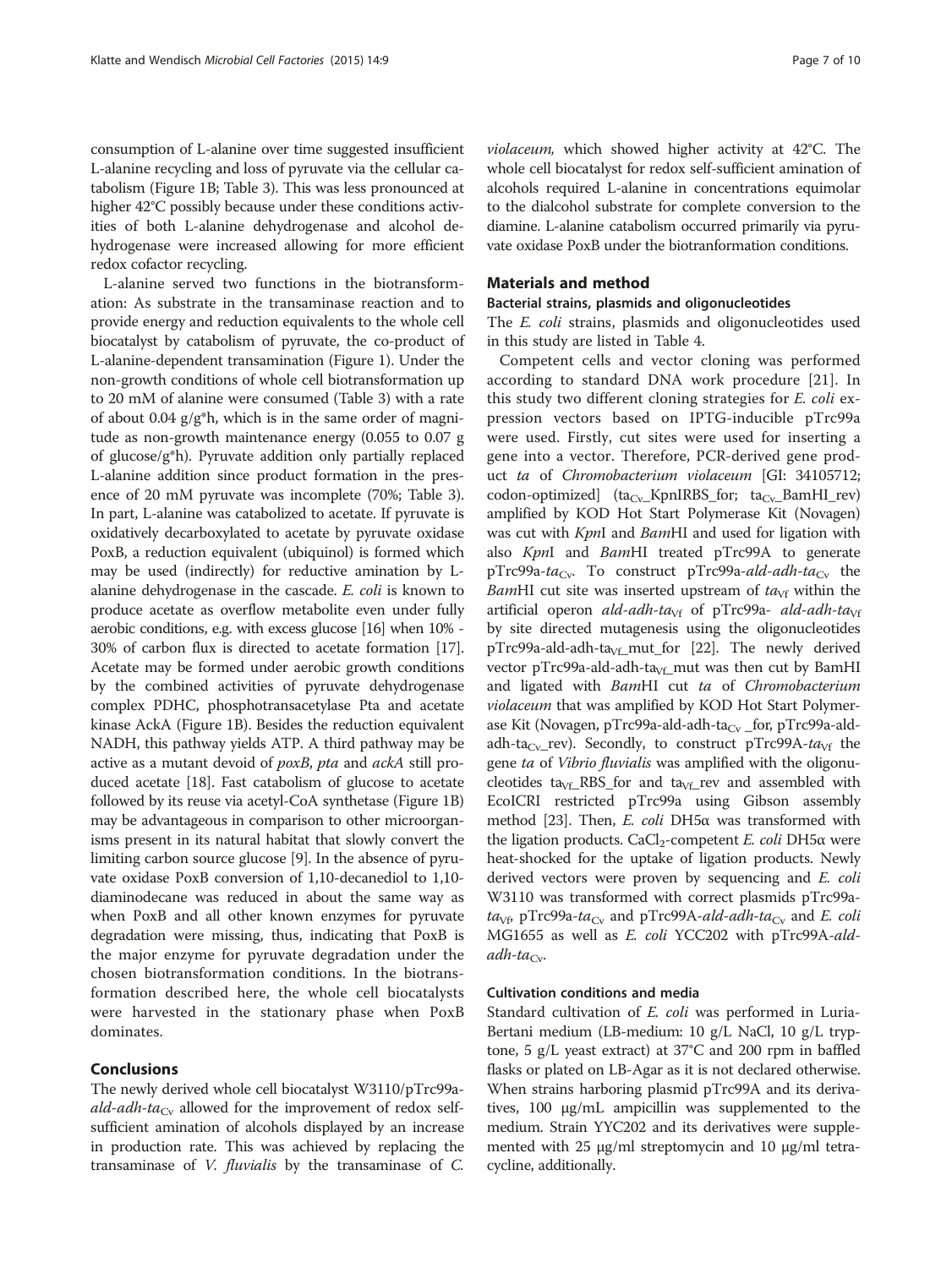| <b>Strains</b>                                                            | <b>Relevant characteristics</b>                                                                                                                                                                                                             | Reference                            |
|---------------------------------------------------------------------------|---------------------------------------------------------------------------------------------------------------------------------------------------------------------------------------------------------------------------------------------|--------------------------------------|
| E. coli DH5a                                                              | $F$ <sup>-thi-1</sup> endA1 hsdr17(r <sup>-</sup> , m <sup>-</sup> ) supE44 $\Delta$ lacU169                                                                                                                                                | $[19]$                               |
|                                                                           | ( $\phi$ 80lacZ $\Delta$ M15) recA1 gyrA96 relA1                                                                                                                                                                                            |                                      |
| E. coli W3110                                                             | $F^- \lambda^-$ INV(rmD – rmE)1                                                                                                                                                                                                             | $[19]$                               |
| E. coli MG1655                                                            | $F^{-} \lambda^{-}$ ilvG- rfb-50 rph-1                                                                                                                                                                                                      | $[19]$                               |
| E. coli YYC202                                                            | ΔaceEF pf/1 poxB1 pps4 rpsL zbi::Tn10                                                                                                                                                                                                       | $[8]$                                |
| E. coli BW25113                                                           | $lac[^{a}rrnB_{T14}lacZ_{W116}hsdR514~araBA-D_{AH33}rhABAD_{1D78}$                                                                                                                                                                          | $[20]$                               |
| W3110/pTrc99A-ald-adh-ta <sub>vf</sub>                                    | E. coli W3110 harboring pTrc99A-ald-adh-ta with the transaminase of Vibrio fluvialis                                                                                                                                                        | [6]                                  |
| W3110/pTrc99A-ald-adh-tacv                                                | E. coli W3110 harboring pTrc99A-ald-adh-ta with the transaminase of Chromobacterium<br>violaceum                                                                                                                                            | This study                           |
| MG1655/pTrc99A-ald-adh-ta <sub>cy</sub>                                   | E. coli MG1655 harboring pTrc99A-ald-adh-ta with the transaminase of Chromobacterium<br>violaceum                                                                                                                                           | This study                           |
| YCC202/pTrc99A-ald-adh-tacv                                               | E. coli YCC202 harboring pTrc99A-ald-adh-ta with the transaminase of Chromobacterium<br>violaceum                                                                                                                                           | This study                           |
| BW25113/pTrc99A-ald-adh-tacv                                              | E. coli BW25113 harboring pTrc99A-ald-adh-ta with the transaminase of Chromobacterium<br>violaceum                                                                                                                                          | This study                           |
| JW0855-1/pTrc99A-ald-adh-ta <sub>cv</sub><br>(BW25113Δ <i>poxB</i> ::kan) | F-, $\Delta$ (araD-araB)567, $\Delta$ lacZ4787(::rrnB-3), $\lambda^-$ , $\Delta$ poxB772::kan, rph-1, $\Delta$ (rhaD-rhaB)568, hsdR514;<br>harboring the plasmid pTrc99A-ald-adh-ta with the transaminase of Chromobacterium<br>violaceum   | [20]/Transformation<br>in this study |
| JW2293-1/pTrc99A-ald-adh-tacy<br>(BW25113∆ackA::kan)                      | F-, $\Delta$ (araD-araB)567, $\Delta$ lacZ4787(::rrnB-3), $\lambda^{-}$ , $\Delta$ ackA778::kan, rph-1, $\Delta$ (rhaD-rhaB)568, hsdR514;<br>harboring the plasmid pTrc99A-ald-adh-ta with the transaminase of Chromobacterium<br>violaceum | [20]/Transformation<br>in this study |
| JW2294-1/pTrc99A-ald-adh-ta $_{\rm{Cu}}$<br>(BW25113Δpta::kan)            | F-, $\Delta$ (araD-araB)567, $\Delta$ lacZ4787(::rrnB-3), $\lambda^-$ , $\Delta$ pta779::kan, rph-1, $\Delta$ (rhaD-rhaB)568, hsdR514;<br>harboring the plasmid pTrc99A-ald-adh-ta with the transaminase of Chromobacterium<br>violaceum    | [20]/Transformation<br>in this study |
|                                                                           |                                                                                                                                                                                                                                             |                                      |
| <b>Plasmids</b>                                                           | <b>Relevant characteristics</b>                                                                                                                                                                                                             | Reference                            |
| $pTrc99A-tavf$                                                            | pTrc99A carrying ta of Vibrio fluvialis                                                                                                                                                                                                     | This study                           |
| pTrc99A-ta <sub>Cv</sub>                                                  | pTrc99A carrying ta of Chromobacterium fluvialis                                                                                                                                                                                            | This study                           |
| pTrc99A-ald-adh-ta <sub>vf</sub>                                          | pTrc99A carrying $ald-add-ta_{\vee f}$ synthetic operon                                                                                                                                                                                     | [6]                                  |
|                                                                           | ald from B. subtilis 168                                                                                                                                                                                                                    |                                      |
|                                                                           | adh from B. stearothermophilus                                                                                                                                                                                                              |                                      |
|                                                                           | ta from V. fluvialis                                                                                                                                                                                                                        |                                      |
| pTrc99A-ald-adh-ta <sub>vf</sub> _mut                                     | pTrc99A-ald-adh-ta <sub>vf</sub> with BamHI cut site upstream of ta <sub>vf</sub>                                                                                                                                                           | This study                           |
| $pTrc99A$ -ald-adh-ta $c_v$                                               | pTrc99A carrying ald-adh-ta <sub>Cy</sub> synthetic operon                                                                                                                                                                                  | This study                           |
|                                                                           | ald from B. subtilis 168                                                                                                                                                                                                                    |                                      |
|                                                                           | adh from B. stearothermophilus                                                                                                                                                                                                              |                                      |
|                                                                           | ta from C. violaceum                                                                                                                                                                                                                        |                                      |
| <b>Oligonucleotides</b>                                                   | Sequence $5' \rightarrow 3'$                                                                                                                                                                                                                | Use                                  |
| $ta_{Vf}$ RBS for                                                         | CAGACCATGGAATTCGAGCAGGAAACAGACCATGAACAAACCGCAGAGCTG                                                                                                                                                                                         | $pTrc99A-tavf$                       |
| $taVf$ rev                                                                | ATCCCCGGGTACCGAGTTACGCAACTTCCGCGAAAAC                                                                                                                                                                                                       | pTrc99A-ta <sub>Vf</sub>             |
| $taCv$ _KpnIRBS_for                                                       | CAAGGTACCCAGGAAACAGACCATGCAGAAACAGCGTACCACC                                                                                                                                                                                                 | pTrc99A-ta <sub>Cv</sub>             |
| $taCv$ _BamHI_rev                                                         | GTTGGATCCTTAGGCCAGACCACGTGCTTTC                                                                                                                                                                                                             | $pTrc99A-tacy$                       |
| pTrc99a-ald-adh-ta <sub>vf</sub> _mut_for                                 | GGAAGATAAATAAGGATCCCAGGAAACAGACCATGAAC                                                                                                                                                                                                      | pTrc99A-ald-adh-ta <sub>Cv</sub>     |
| pTrc99a-ald-adh-ta <sub>vf</sub> _mut_rev                                 | CTGGGATCCTTATTTATCTTCCAGGGTCAGAACAACA                                                                                                                                                                                                       | $pTrc99A$ -ald-adh-ta $_{\rm{cv}}$   |
| pTrc99a-ald-adh-ta <sub>Cv</sub> _for                                     | CAAGGATCCCAGGAAACAGACCATGCAGAAACAGCGTACCACC                                                                                                                                                                                                 | $pTrc99A$ -ald-adh-ta $_{\rm Cv}$    |

<span id="page-7-0"></span>Table 4 Strains, plasmids and oligonucleotides used in this study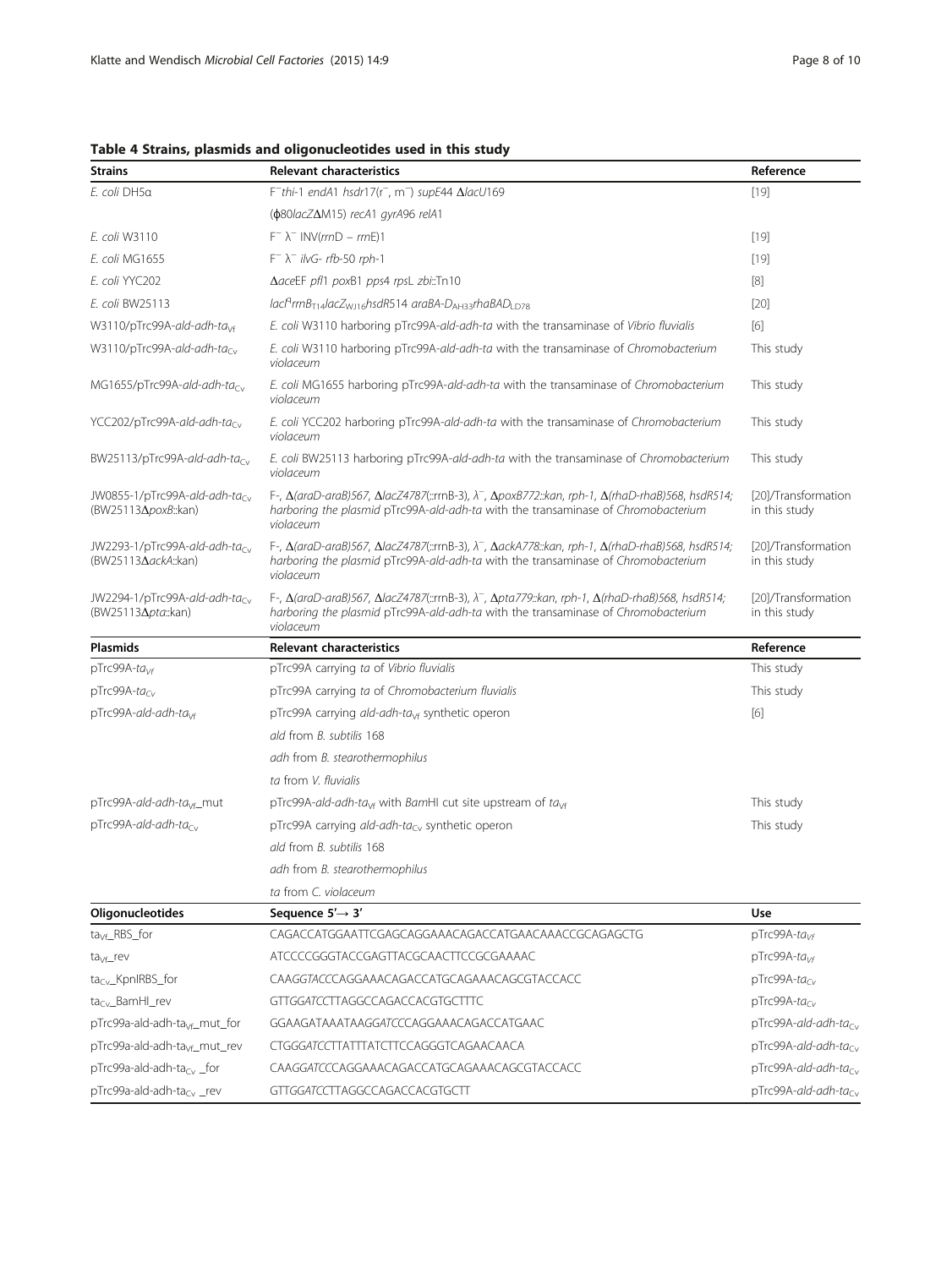#### Preparation of cell free extract and enzyme assay

The *E. coli* derivatives were grown in  $LB + 100 \mu g/mL$ ampicillin until an optical density at 600 nm of 0.6 – 0.8, induced with 1 mM isopropyl-β-D-thiogalactopyranosid (IPTG) and harvested in the exponential phase at  $OD_{600} =$ 3.5. 10 mL of the cell culture was harvested and always kept on ice. The cells were once washed with buffer for the enzyme assay, resuspended in 1 mL of the same buffer and then lysed by sonication (Ultrasonic processor UP200S, Hielscher Ultrasound Technology, Teltow, Germany) for 2 minutes (cycle 0.5; amplitude 55%). Cell cebris was centrifuged at 10.000 x g at 4°C for 1 hour and clear cell extract was used for the measurement of the enzyme activity.

#### Measurement of alanine dehydrogenase activity

50 mM  $\text{Na}_2\text{CO}_3$  pH 10 was used for cell washing. For measuring the activity of alanine dehydrogenase pyruvate was converted to L-alanine by NADH consumption spectrophotometrically at 340 nm. Therefore, 50 mM  $Na<sub>2</sub>CO<sub>3</sub>$  pH 8.5, 50 mM NH<sub>4</sub>Cl, 10 mM pyruvate and 0.25 mM NADH where mixed in a cuvette, filled up to 1 mL dd $H<sub>2</sub>O$  and upon the addition of crude extract the reductive amination was initiated and measured for 3 minutes. The assay was performed in triplicates and one enzyme unit was calculated to be the amount of enzyme that catalyzes the conversion of 1 μmol substrate in 1 min.

#### Measurement of alcohol dehydrogenase activity

25 mM Sodium phosphate buffer pH 8 was used for cell washing. For measuring the alcohol dehydrogenase activity 1,4-butanediol was oxidized to hydroxybutyraldehyde and NADH formation followed spectrophotometrically at 340 nm. Therefore, 25 mM Na-P-buffer pH 8, 18 mM 1,4 butanediol and 10 mM NAD<sup>+</sup> were mixed in a cuvette, filled up to 1 mL dd $H_2O$  and reaction was initiated upon the addition of crude extract (triplicates). The NADH formation was followed over 3 minutes and one enzyme unit was calculated to be the amount of enzyme that catalyzes the conversion of 1 μmol substrate in 1 min. To analyze substrate specificity to 1-hexanol, 1-octanol, 1,6-hexanediol, 1,8-hexanediol, cyclohexanol, benzylalcohol and 2 hexanol same conditions were used but different substrate concentration were added to estimate  $K<sub>m</sub>$  and  $V<sub>max</sub>$ -values via Lineweaver-Burk Plot.

# Measurement of transaminase activity

100 mM Potassium-phosphate buffer pH 7.4 was used for cell washing. Reaction conditions were: 100 mM K-P-buffer pH 7.4, 50 mM (S)-α-MBA and 10 mM pyruvate. The transamination was initiated upon the addition of crude extract and samples were taken continuously. The reaction was stopped with 75 μl 16% perchloracetic acid. The samples where neutralized by the addition of

40 μl buffer containing 20 mM Tris/HCl pH 8 and 23 mM  $K_2CO_3$ . L-alanine formation was measured via HPLC and one enzyme unit was calculated to be the amount of enzyme to catalyze the formation of 1 μmol product in 1 min.

The experimental procedure for the estimation of catalytic efficiency was equal but hexanal was used as substrate instead of (S)-α-MBA. The Reaction conditions were: 100 mM K-P-buffer pH 7.4, 10 mM hexanal and varying concentrations of L-alanine. Hexylamine formation was measured via HPLC and one enzyme unit was calculated to be the amount of enzyme to catalyze the formation of 1 μmol product in 1 min.

#### Whole cell biotransformation with resting cells

E. coli W3110/pTrc99A and its derivatives W3110/ pTrc99A-ald-adh-ta and W3110/pTrc99A-ta-ald-adh were inoculated to an initial  $OD_{600} = 0.1$  in LB-medium plus 20 mM Mops and 100 μg/mL ampicillin and incubated at 37°C and 200 rpm. At an  $OD_{600} = 0.6 - 0.8$  1 mM IPTG was added to the expression culture to induce the cells and cultivation was continued as described above. 15 hours cells were harvested for a final  $OD_{600} = 10$  in 20 mL final volume, once washed with 50 mM Hepes buffer pH 7 and prepared for whole cell biotransformation in a resting buffer system with the mentioned buffer.  $NH_4Cl$ and L-alanine were added to the system when necessary and concentrations are given in the text. The test reaction containers (100 mL Schottbottle) where incubated at 37°C or 42°C and 200 rpm and samples for HPLC-analytics were taken in intervals throughout the production.

#### HPLC-analysis

Extracellular amines and 1-amino-10-decanol were analyzed by high-pressure liquid chromatography (HPLC, 1200 series, Agilent Technologies Deutschland GmbH, Böblingen, Germany). Samples were centrifuged at 10.000 × g for 5 minutes and the clear supernatant was taken for HPLC-measurement. For the detection samples were derivatized with ortho-phthaldialdehyde (OPA) automatically before entering the precolumn (LiChrospher 100 RP8 EC-5 μ, 40 × 4.6 mm, CS-Chromatographie Service GmbH, Langerwehe, Germany) and the main column (LiChrospher 100 RP8 EC-5 μ,  $125 \times 4.6$  mm, Langerwehe, Germany) for separation. The used mobile phase was made of A: 0.25% (v/v) Na-acetate buffer pH 6 and B: Methanol; 0 min 30% B, 1 min 30% B, 8 min 70% B, 13 min 90% B, 16 min 70% B, 18 min 30% B. 1,7-diaminoheptane was used as internal standard.

The detection of amino acids were performed with a quicker HPLC-method but derivatization with OPA was used equally to amine detection. Here, through a precolumn (LiChrospher 100 RP 18–5 EC;  $40 \times 4$  mm) and the main column (LiChrospher 100 RP18 EC-5 μ; 125 ×